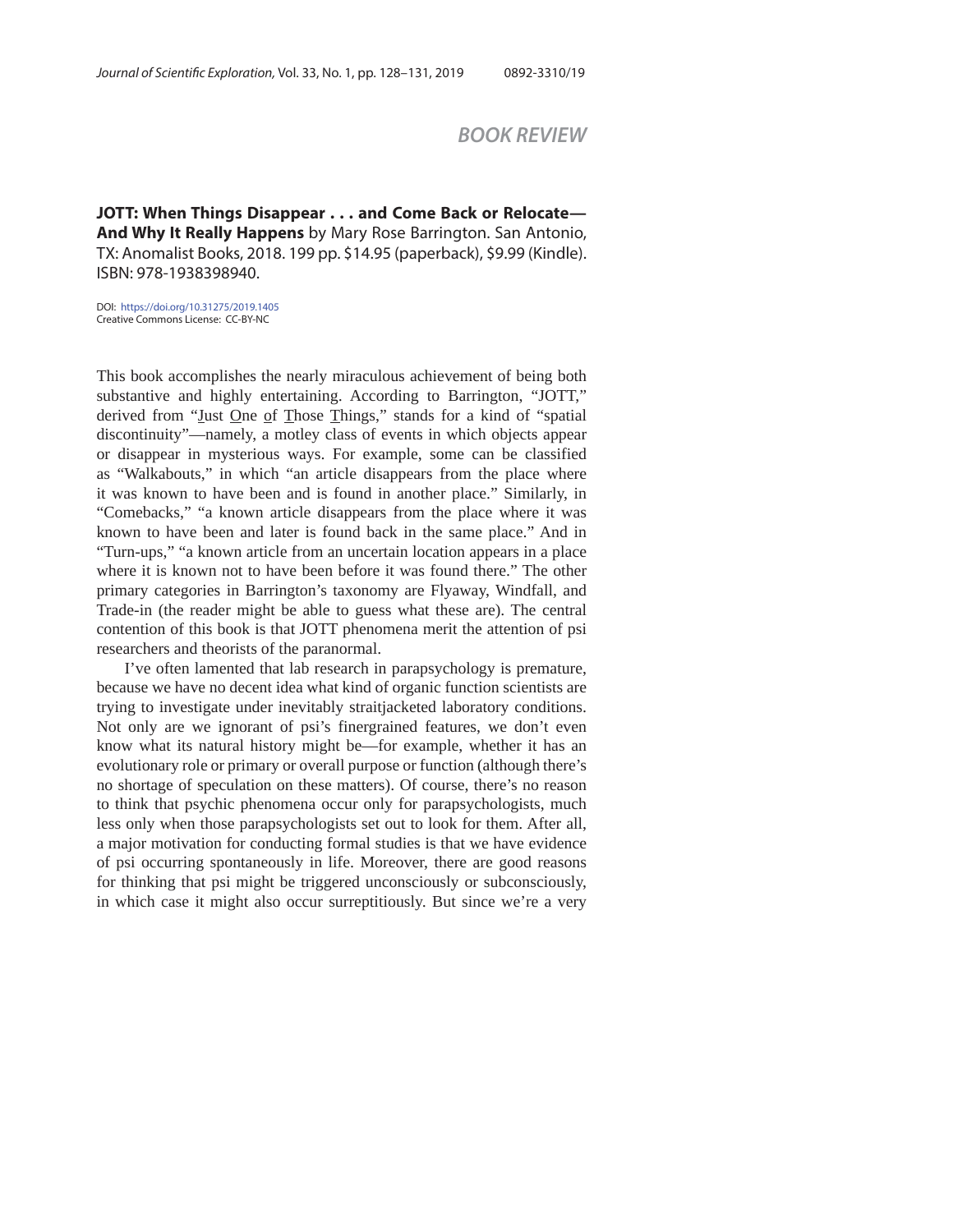long way from understanding the nature and function of everyday psi, we don't know whether psychic functioning is an ability (like musical ability) or whether it's a brute endowment such as the capacity to see or to move one's limbs. Obviously, then, in the absence of this rudimentary knowledge, we have no idea whether (or to what extent) our experimental procedures are even appropriate to the phenomena. After all, many human capacities or endowments are situation-sensitive and can be evaluated only in real-life contexts.

In fact, I suspect that the most valuable attributes a psi researcher can have are those that (ironically) seem to be in short supply in psychology namely, perceptivity and sensitivity. That's why I've argued that we need fewer lab parapsychologists and more parapsychological naturalists, good observers (like the biological naturalist), who can record and systematize the subtleties of broad ranges of relevant phenomena and behavior. Until we have some sort of empirically justified idea of what psi is doing in the world (and it's no more than a conceit to think we have it now), we don't even know what it is we're looking at in the lab.

Barrington, in her book, plays this crucial role of the parapsychological naturalist, by looking at some unheralded peculiar events and then trying to incorporate them into the big picture. She focuses on a class of ostensibly paranormal phenomena that have received much less attention than, say, cases of apparitions and poltergeists. And she's clear about why that is. The phenomena typically and all too easily get dismissed as merely a nuisance and are readily put out of mind. They're not as dramatic and conspicuous as a table levitation, and we can, without much difficulty, churn out counterexplanations which at least superficially satisfy us, even if they wouldn't withstand greater scrutiny. But, Barrington urges, the best of these cases present real puzzles with serious ontological implications, and they force us to attend more carefully to the many other cases that are less initially compelling. She writes,

. . . when all known or imagined forms of eccentric behavior are considered, there remains a hard core of cases that cannot be reasonably explained away in mundane terms, and eventually an attempt must be made to explain them using broader concepts. (p. 4)

So Barrington devotes two chapters (nearly half of the book) to presenting an extensive selection of cases, and then two more chapters in which she tries to place these phenomena in a wider parapsychological and broadly theoretical context, with appropriate emphasis on the connections between JOTT and other examples of ostensible macro PK. In the first of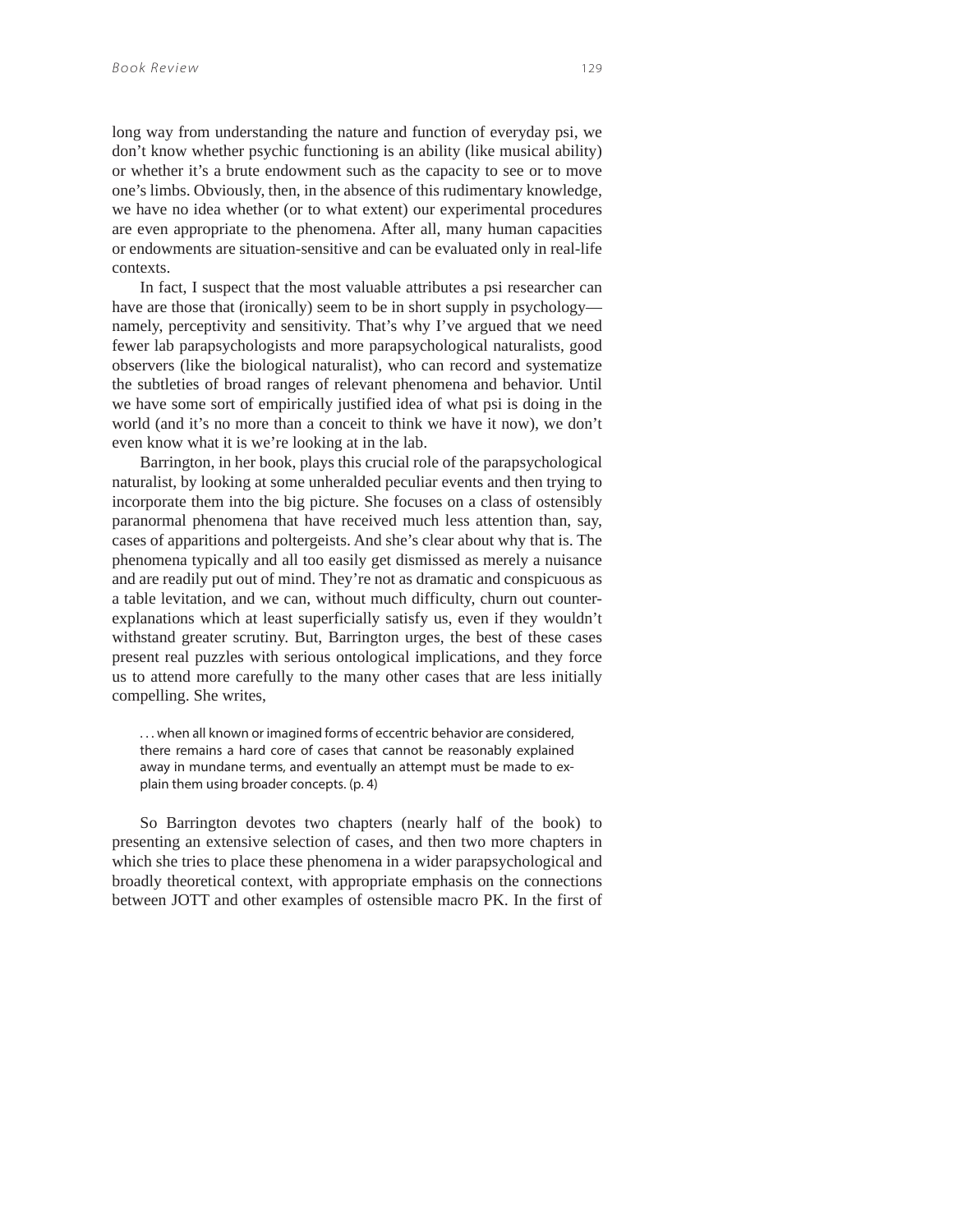

those chapters, Barrington summarizes, rather quickly but thoroughly enough to be useful to parapsychological newcomers, the wide range of both spontaneous and experimental psi phenomena. I especially appreciated the details she offers about some of the more interesting and dramatic examples of spontaneous PK. Barrington's final chapter is devoted to more general speculations about the nature of reality and the place of psi in the larger scheme of things.

In that last chapter, Barrington asserts, "the one overriding law that unifies normal and paranormal under one system is the law of probability" (p. 163), which (she claims) "is built in to the cosmos rather than imposed

on it" (p. 167). Moreover, she writes, "I am leading up to positing an allembracing Cosmic Mind as fundamental" (p. 167).

With regard to the primacy of probability, Barrington reaches the unsurprising conclusion that the human mind, and the unconscious mind in particular, can at least sometimes override usually pervasive statistical natural laws. And in that connection, it's regrettable that Barrington makes no reference to Jule Eisenbud's more nuanced explorations of the same theme (see Eisenbud, 1970, 1992), especially since Eisenbud's conjectures lead away from Barrington's Cosmic Mind (of which we are dissociated parts) and more toward a cooperation among many minds. Interestingly, Barrington seems to posit something like that when she writes, "people's preconceptions are reinforced . . . to the point of permitting or preventing things from happening. This is a collective version of experimenter effect" (p. 179). Moreover, Eisenbud considers a more subtle range of ostensible psi manifestations (many from the clinical setting), as well as a more radical look at probability (see Kissner 2017). It would certainly have been illuminating to see Barrington engage Eisenbud on these matters and probe more deeply into the issues.

Nevertheless, Barrington provides much food for thought in her final chapter, including a good discussion of both active and passive telepathy, and the nature of mediumship. But no matter what the reader may think about her metaphysical speculations, the primary value of Barrington's